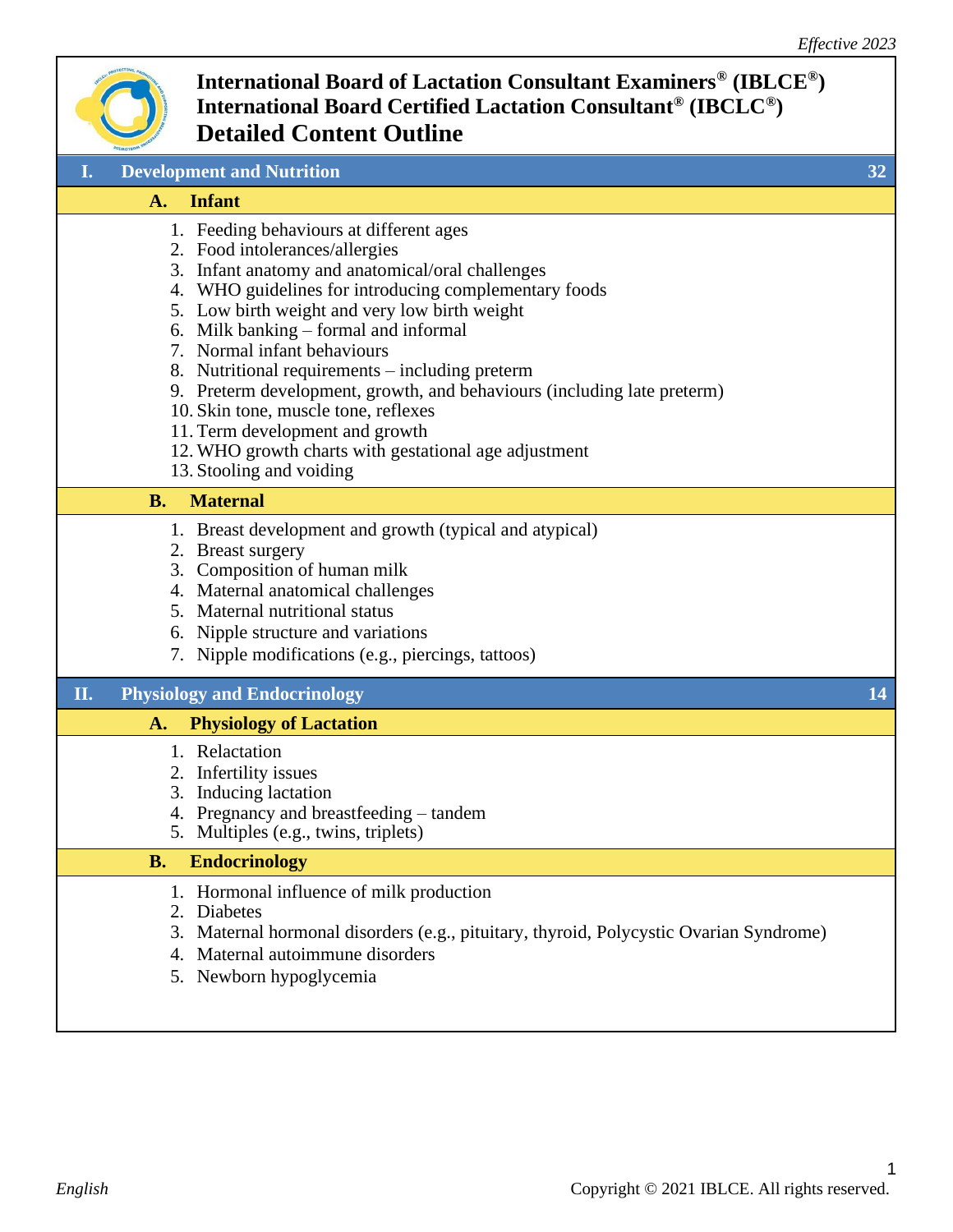

|     | <b>JOIMOTHOM</b> DM                                                                                                                                                                                                                                                                                                                                                                                                                                                                                                                                 |    |
|-----|-----------------------------------------------------------------------------------------------------------------------------------------------------------------------------------------------------------------------------------------------------------------------------------------------------------------------------------------------------------------------------------------------------------------------------------------------------------------------------------------------------------------------------------------------------|----|
| Ш.  | <b>Pathology</b>                                                                                                                                                                                                                                                                                                                                                                                                                                                                                                                                    | 35 |
|     | <b>Infant</b><br>A.                                                                                                                                                                                                                                                                                                                                                                                                                                                                                                                                 |    |
|     | 1. Ankyloglossia<br>2. Cleft lip and palate<br>3. Congenital anomalies (e.g., gastrointestinal, cardiac)<br>4. Gastroesophageal Reflux Disease (GERD), reflux<br>5. Hyperbilirubinemia<br>6. Infant neurological disabilities<br>7. Small for Gestational Age (SGA), Large for Gestational Age (LGA)<br>8. Infant acute disease (e.g., infectious, cardiac, metabolic)<br>9. Vertically transmitted infections (e.g., HIV, Hepatitis B)<br>10. Esophageal atresia<br>11. Inborn error of metabolism<br>12. Infant cancer<br>13. Infant GI anomalies |    |
|     | <b>B.</b><br><b>Maternal</b>                                                                                                                                                                                                                                                                                                                                                                                                                                                                                                                        |    |
|     | 1. Abscess<br>2. Milk ejection reflex dysfunction<br>3. Maternal acute disease (e.g., infectious, cardiac, metabolic)<br>4. Maternal chronic disease<br>5. Maternal disability (physical and neurological)<br>6. Mastitis<br>7. Milk supply, low or over<br>8. Nipple and breast conditions<br>9. Nipple pain and trauma<br>10. Post-partum hemorrhage<br>11. Pre-eclampsia / pregnancy induced hypertension<br>12. Maternal cancer                                                                                                                 |    |
| IV. | <b>Pharmacology and Toxicology</b>                                                                                                                                                                                                                                                                                                                                                                                                                                                                                                                  | 14 |
|     | Alcohol<br>A.<br><b>B.</b><br>Nicotine and tobacco<br>C.<br>Cannabis<br>Medications (e.g., prescriptions, over-the-counter, diagnostic and therapeutic procedures,<br>D.<br>aids to labor and delivery)<br>Drugs of abuse<br>Ε.<br>F.<br>Contraception<br>Galactagogues<br>G.<br>Gel dressings/nipple creams<br>H.<br>Ι.<br>Herbs and supplements                                                                                                                                                                                                   |    |

J. Chemotherapy/radiation therapy/radioactive scans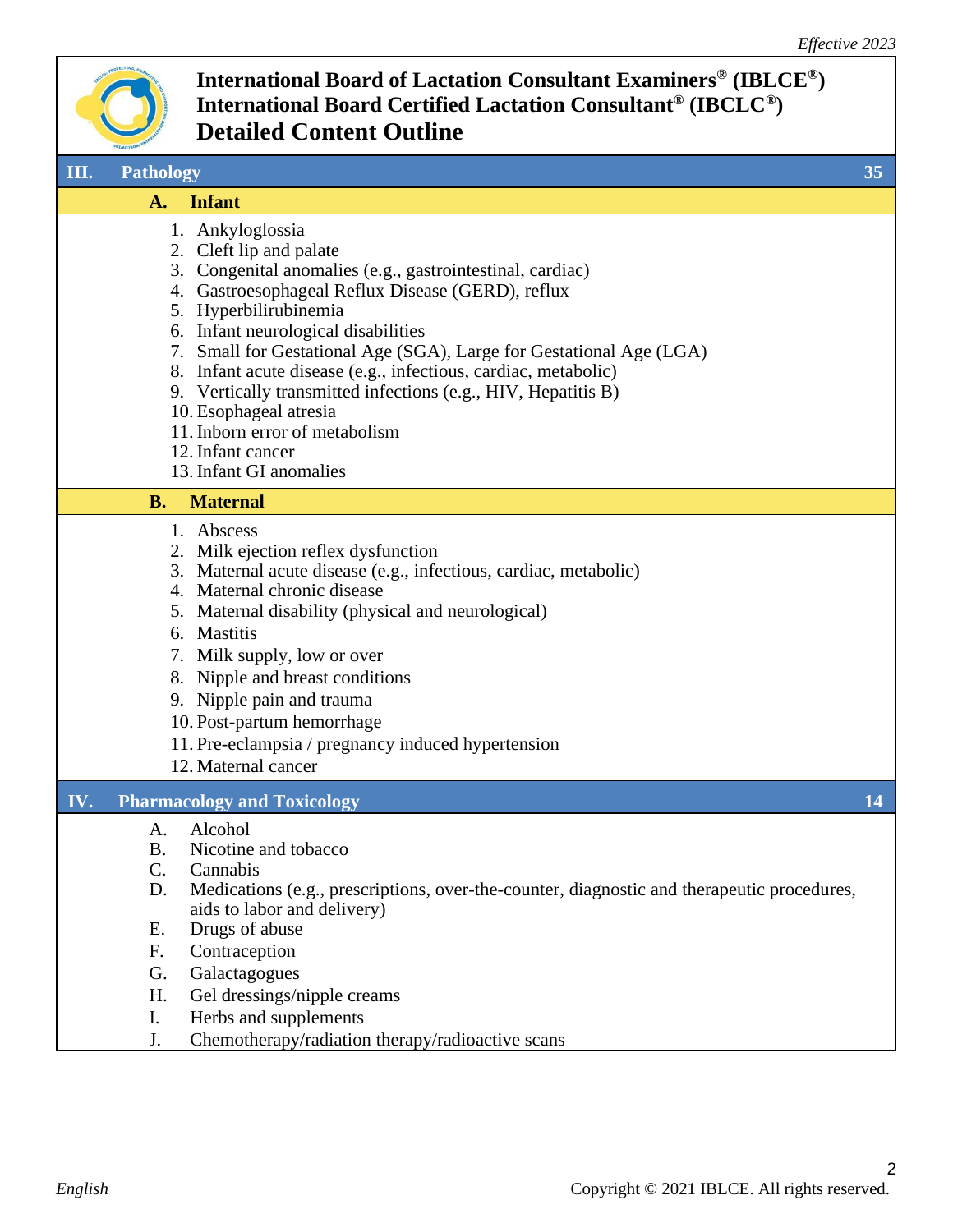

| $\mathbf{V}_{\bullet}$ |                        | <b>Psychology, Sociology, and Anthropology</b>                                             | 20 |
|------------------------|------------------------|--------------------------------------------------------------------------------------------|----|
|                        | A.                     | Transition to parenthood                                                                   |    |
|                        | <b>B.</b>              | Birth practices                                                                            |    |
|                        | C.                     | Foods to eat/avoid that influence lactation                                                |    |
|                        | D.<br>Ε.               | Employment – beginning or returning to work<br>Family lifestyle                            |    |
|                        | F.                     | Identifying support networks                                                               |    |
|                        | G.                     | Maternal mental health                                                                     |    |
|                        | Η.                     | Maternal psychological/cognitive issues                                                    |    |
|                        | I.                     | Breastfeeding dyad relationship                                                            |    |
|                        | J.                     | Safe sleep                                                                                 |    |
|                        | K.                     | Weaning                                                                                    |    |
|                        | L.                     | <b>Cultural awareness</b>                                                                  |    |
| VI.                    | <b>Techniques</b>      |                                                                                            | 25 |
|                        | A.                     | Effective milk transfer (including medically-indicated supplementation)                    |    |
|                        | <b>B.</b>              | First hour                                                                                 |    |
|                        | $\mathcal{C}$ .        | Latching (attaching)                                                                       |    |
|                        | D.                     | Managing supply                                                                            |    |
|                        | Ε.                     | Milk expression (e.g., pumping, hand expression, leakage)                                  |    |
|                        | F.                     | Position of the breastfeeding dyad (hands-off)                                             |    |
|                        | G.                     | Refusal of breast, bottle                                                                  |    |
|                        | Η.                     | Skin-to-skin (kangaroo care)                                                               |    |
| VII.                   | <b>Clinical Skills</b> |                                                                                            | 35 |
|                        | A.                     | <b>Equipment and Technology</b>                                                            |    |
|                        |                        | 1. Feeding devices (e.g., tubes at breast, cups, syringes, teats, paladai)                 |    |
|                        |                        | 2. Handling and storage of human milk                                                      |    |
|                        |                        | Nipple devices (e.g., shields, everters)<br>3.                                             |    |
|                        |                        | 4. Dummies (pacifiers)                                                                     |    |
|                        |                        | 5. Pumps                                                                                   |    |
|                        |                        | 6. Scales (e.g., accuracy, precision, operation)                                           |    |
|                        |                        | 7. Communication technology (e.g., virtual visits, translation or interpretation services, |    |
|                        |                        |                                                                                            |    |
|                        | <b>B.</b>              | websites)<br><b>Education and Communication</b>                                            |    |
|                        |                        | 1. Active listening                                                                        |    |
|                        |                        | Anticipatory guidance<br>2.                                                                |    |
|                        |                        | Care plan development and sharing<br>3.                                                    |    |
|                        |                        | Educating mothers and families<br>4.                                                       |    |
|                        |                        | Educating professionals, peers, and students<br>5.                                         |    |
|                        | 6.                     | <b>Emotional support</b>                                                                   |    |
|                        |                        | Empowerment<br>7.<br>8. Group support                                                      |    |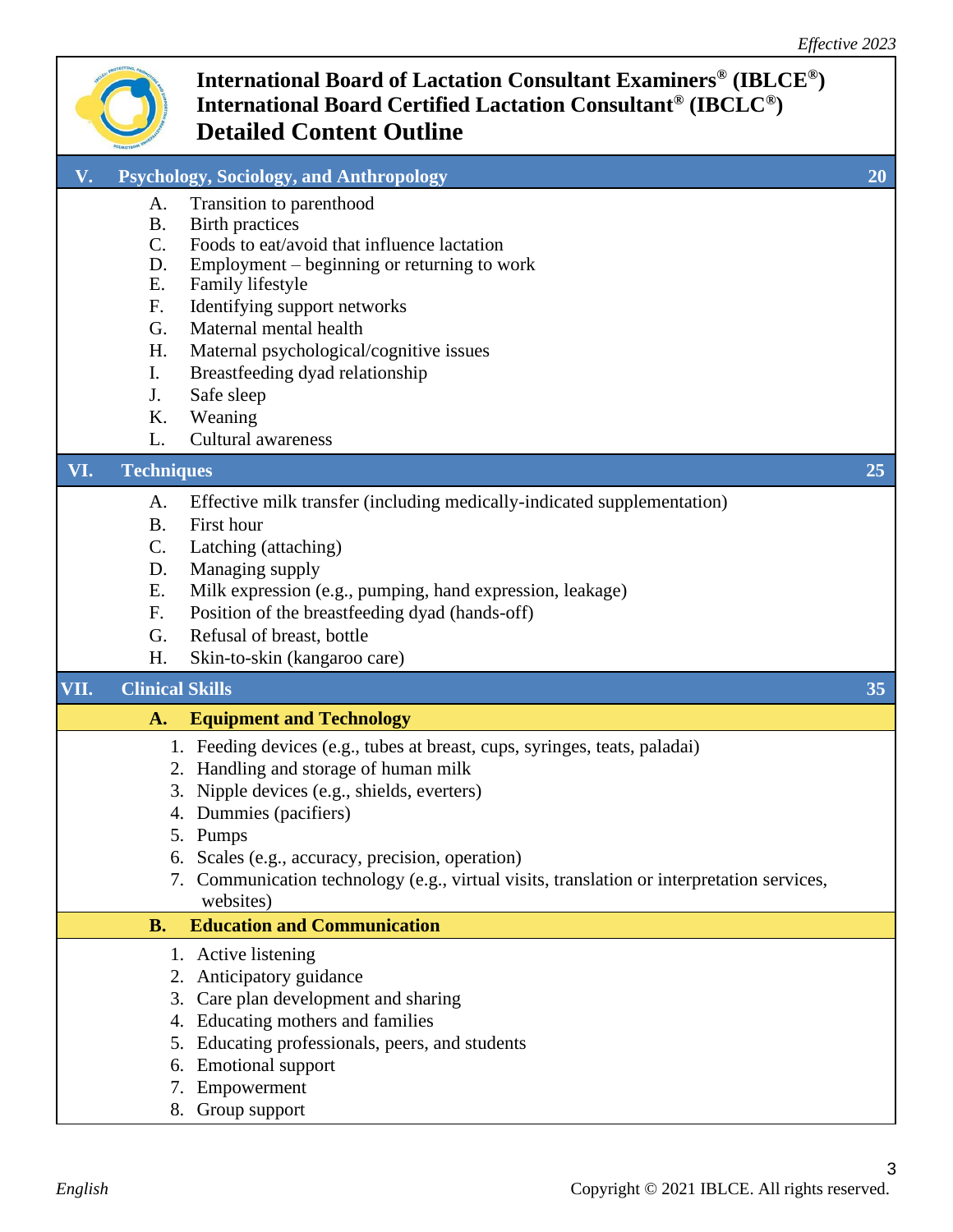

| <b>VII.</b> Clinical Skills (continued)                                                     |
|---------------------------------------------------------------------------------------------|
| <b>Ethical and Legal Issues</b><br>$\mathbf{C}$ .                                           |
| 1. Breastfeeding in public                                                                  |
| Clinical competencies<br>2.                                                                 |
| 3. Code of Professional Conduct (CPC)                                                       |
| Principles of confidentiality<br>4.                                                         |
| 5. WHO code – advocacy and policy                                                           |
| <b>Research</b><br>D.                                                                       |
| 1. Apply evidence-based practice                                                            |
| Interpret research results<br>2.                                                            |
| Use research to help develop policies and protocols<br>3.                                   |
| Design research (including gaining ethical permission)<br>4.                                |
| 5. Participate in surveys and data collection                                               |
| <b>Public Health and Advocacy</b><br>E.                                                     |
| 1. Advocate for Baby-Friendly Hospital Initiative (BFHI)                                    |
| 2. Advocate for compliance with World Health Organization International Code of Marketing   |
| of Breast-milk Substitutes (WHO Code)                                                       |
| 3. Advocate for mother / infant in healthcare system                                        |
| Develop breastfeeding-related policies<br>4.                                                |
| Advocate to government / health ministries<br>5.                                            |
| Breastfeeding in emergency situations (e.g., natural disasters, personal emergencies)<br>6. |
| <b>Total Number of Items on the Examination</b><br>175                                      |